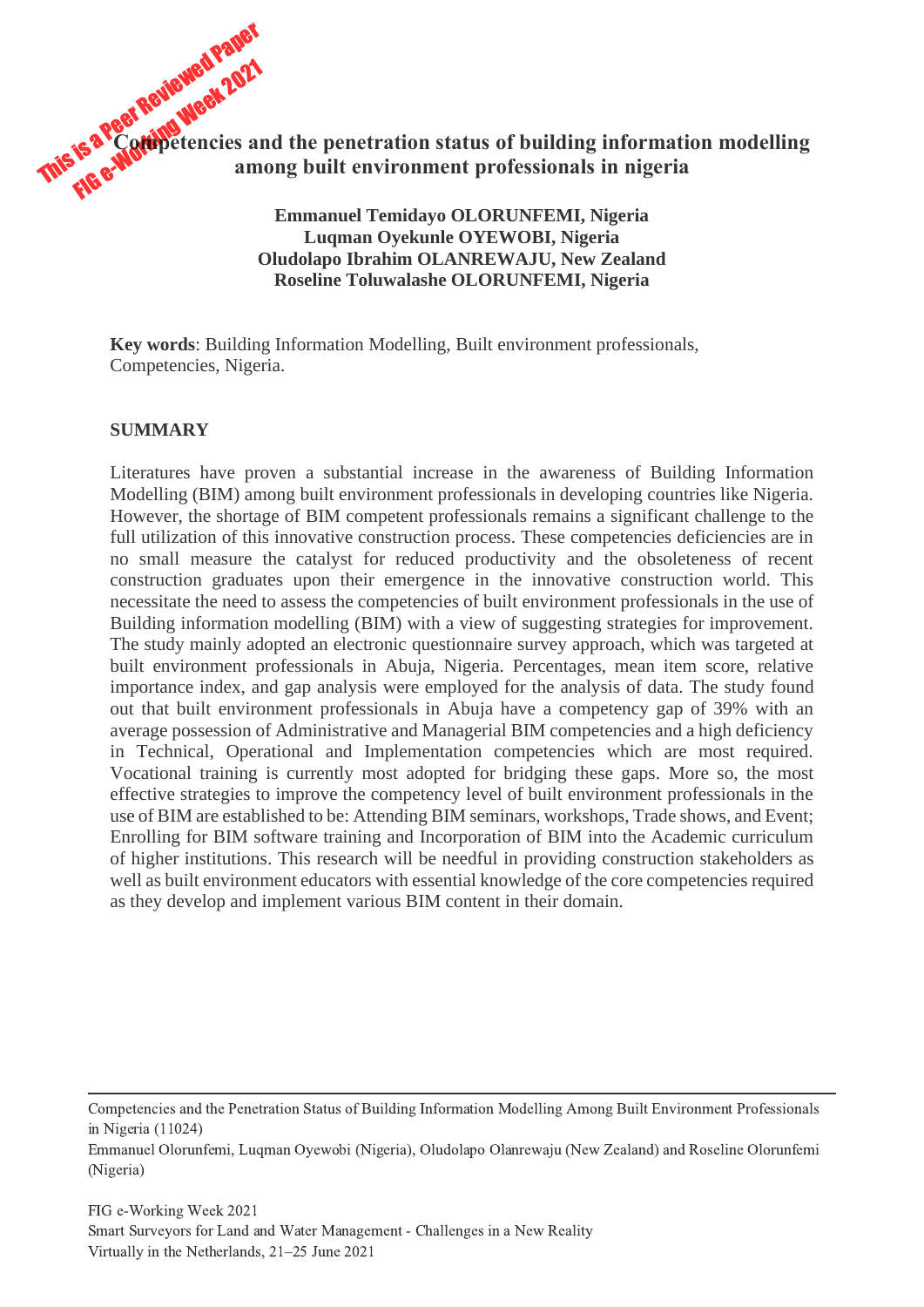# **COMPETENCIES OF BUILT ENVIRONMENT PROFESSIONALS IN THE USE OF BUILDING INFORMATION MODELLING IN NIGERIA**

**Emmanuel Temidayo OLORUNFEMI, Nigeria Luqman Oyekunle OYEWOBI, Nigeria Oludolapo Ibrahim OLANREWAJU, New Zealand Roseline Toluwalashe OLORUNFEMI, Nigeria**

#### **1. INTRODUCTION**

Across the world, new technologies are emanating daily which is revolutionising and changing all from the basic to the complex functions of life. The construction industry is no exception. As this technology evolves, humans are forced to evolve with it or run the risk of being left behind (Gee, 2010). Building Information Modelling (BIM) is one of such obvious aspects of a deep and fundamental change that is rapidly transforming the global construction industry, bringing about collaboration between project stakeholders and improvement of project outcomes (Abubakar *et al*., 2014; Olanrewaju *et al*., 2020a, 2020b).

A growing trend of new positions in the industry like BIM professor (a high ranking BIM academician), BIM manager, and BIM modeller further shows the increasing need of BIM competent professionals for the industry (Yakami, 2016). Executing a BIM project requires new strands of expertise for all disciplines compared to more traditional projects. As a transformative industry trend, BIM prefers more collaborative project delivery method such as Integrated Project Delivery (IPD), in which the roles and responsibilities of project team members are reconfigured, and new skill sets other than those of traditional positions are also expected (Hardin, 2009). . Mohd *et al*., (2013) mentioned that skilled BIM workforce in the industry helps in cost reduction and also in the better time management through clash detection between different disciplines. Despites all these prospect, BIM implementation around the globe have fallen short of its potential for a number of reasons including professional liability, intellectual property, interoperability, investment and training, among others (Won *et al*., 2013). Sacks and Barak (2010) are of the opinion that the shortage of people with BIM competencies has become one of the most significant challenge that delays and slows down the use of BIM worldwide. Succar (2016) also added that a significant reason for the poor adoption and implementation of BIM is the failure to recognise the user competencies required to manage BIM. Meanwhile, Zhang, Schmidt and Li (2016) stated that without BIM talent development, no real progress can be made towards construction's sustainability. This pressing demand is likely to urge the industry to rethink the skill sets a worker has to offer (McGraw-Hill Construction 2012).

Wu and Issa (2014) regards BIM education as a solution to brisk up the BIM skills learning curve which may help a company to hire ready-made graduated BIM personnel. Han and Bedrick (2015) further emphasizes that BIM adoption will suffer without its incorporation into education. At present, the lack of BIM education in tertiary studies has raised concerns around

the world as the demand for BIM talent increases (Zhang, Schmidt and Li, 2016). The Risks of Competencies and the Penetration Status of Building Information Modelling Among Built Environment Professionals in Nigeria (11024)

Emmanuel Olorunfemi, Luqman Oyewobi (Nigeria), Oludolapo Olanrewaju (New Zealand) and Roseline Olorunfemi (Nigeria)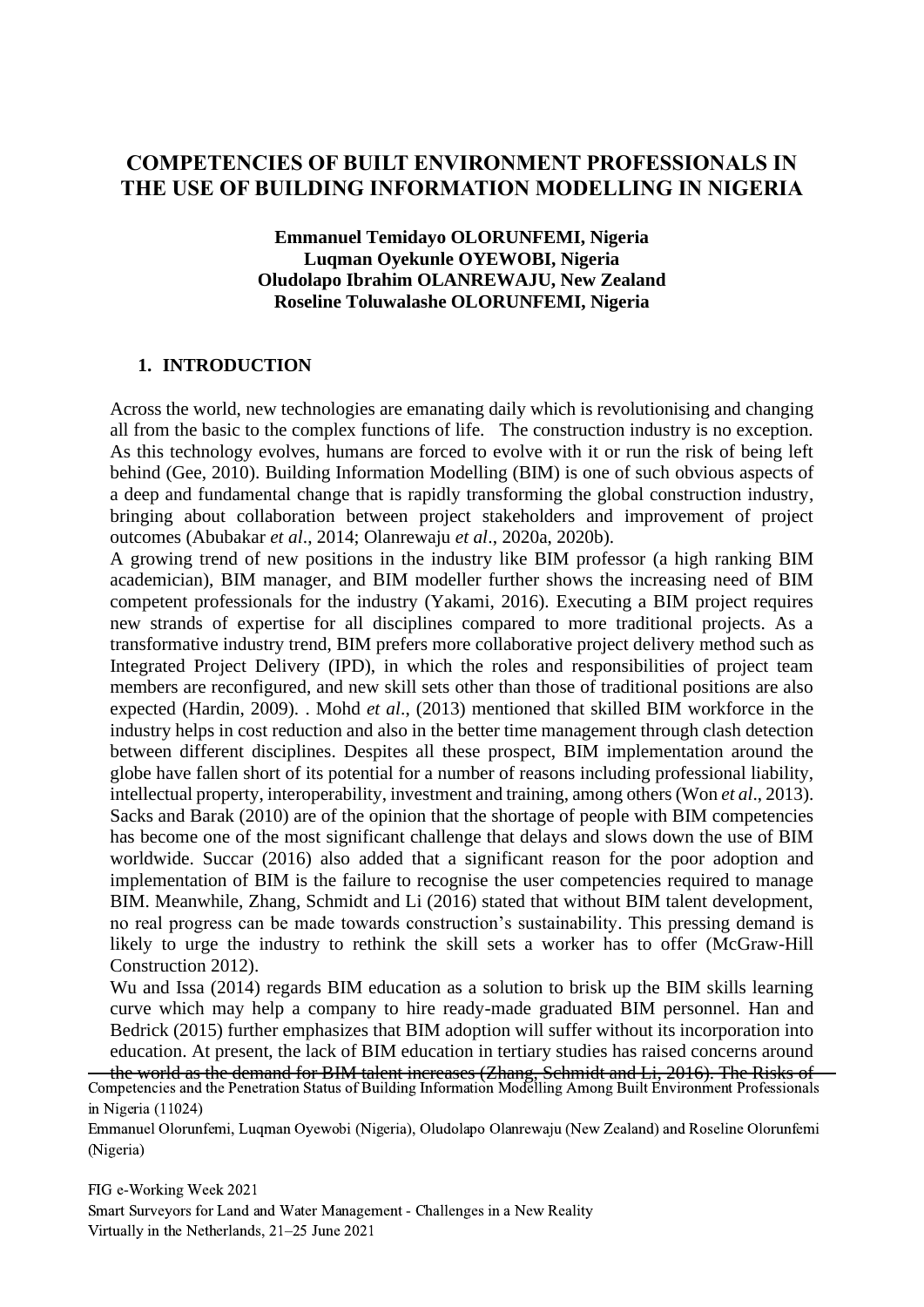using BIM are far outweighed by its benefits therefore proper understanding of its application can promote its efficiency. This provides the need to incorporate BIM in the University teaching syllabus to equip students on the concepts and skills required and also develop continuing education courses of BIM to transfer such knowledge to construction industry practitioners (Ogwueleka, 2015). In addition, Uwakonye *et al.* (2015) stated that BIM is the future of design construction, as already being realized in more advanced economies. Therefore, if educational institutions are poised to produce professionals that will solve our tomorrow's problems today, then they must be well equipped with relevant skillset. Succar and Sher (2014), emphasis that it is paramount to identify the competencies that need to be taught at higher educational institution or trained on the jobs in order to properly equip current and future industry professionals with the necessary knowledge and skills to engage in collaborative BIM workflows and integrated project deliverables. Hence, a need for this research.

Studies on BIM education and competencies abound in AEC programmes worldwide (Taylor *et al*., 2008; Clevenger *et al*., 2010; Lee and Dossick, 2012; Panuwatwanich *et al*., 2013; Sacks and Pikas, 2013; Shelbourn *et al*., 2017). However, the same could not be said about the AEC industry in Nigeria. To bridge these gaps, it is essential to assess the competencies of built environment professionals in the use of BIM with a view of establishing strategies that will improve these competencies. This research will be needful in providing built environment educators as well as construction stakeholders with essential knowledge of the core BIM competencies required as they develop and implement BIM contents in their domain.

#### **2. RESEARCH METHODOLOGY**

The research methods upon which this study is premised is presented in this section. The section also discusses the research approach, the research instrument, as well as the sampled population, responses and method of analysis. A quantitative research approach was employed using a questionnaire survey method to obtain information from built environment professionals (Architects, Quantity Surveyors, Builders, and Civil Engineers) based on the findings from the extensive review of literature. The questionnaire survey was carried out on a sample of built professionals drawn from the list of registered professional practising in Abuja from their respective professional bodies such as Nigerian Institute of Architects (NIA), Nigerian Institute of Quantity Surveyors (NIQS); Nigerian Institute of Builders (NIOB), and Nigerian Institute of Civil Engineers (NICE). The instrument used for data collection consist of a well-structured questionnaire developed to achieve the objectives of this study. The questionnaire was further sub-divided into three sections. Section "A" which contain background information about the respondent was designed to collect data on the general characteristic of the respondents in order to check for the quality of the data for further analysis. Section "B" focused on examining the level of awareness and experience of profession in the use of BIM. While Section "C" contain information about the competencies of the professional in the use of BIM. The questions were asked on a 5-point likert – type scale with the 5 being the highest, 5 denotes Very good/Strongly possessed/Strongly required as it applies to the different questions asked while 1 denotes None/Strongly disagree. A total of 317 questionnaires were mailed out to target respondents for completion. A total of 152 were filled and returned of which only 140 sets are usable for data analysis representing an overall response rate of 44% of the total responses expected. This response rate is considered to be in order as it underscores the assertion of by Moser and Kalton

Emmanuel Olorunfemi, Luqman Oyewobi (Nigeria), Oludolapo Olanrewaju (New Zealand) and Roseline Olorunfemi (Nigeria)

Competencies and the Penetration Status of Building Information Modelling Among Built Environment Professionals in Nigeria (11024)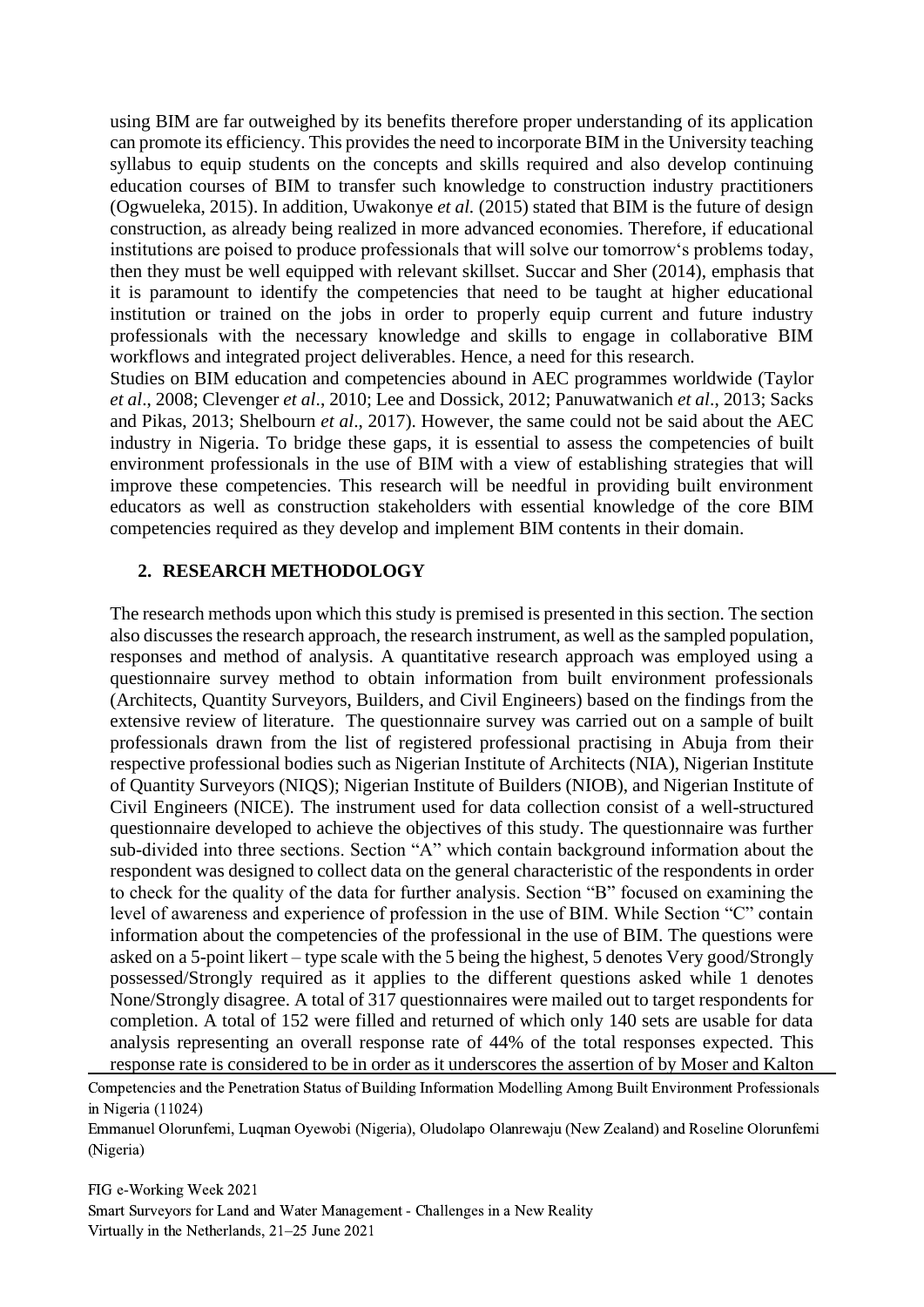(1999), who posited that a study can only be considered biased if the response rate is below 30%.

In order to analyse the data obtained through the survey, the study employed percentage and frequency to analyse the background information of the respondents while charts were used to analyse the level of awareness and the experience of professionals in the use of BIM. Descriptive statistics (Mean Item Score [MIS], Standard deviation [SD]) was used in analysing and ranking of the responses on the competencies to determine the competencies exhibited, while Gap analysis approach used by Mullin, Thurairajah, and Williams (2010) to derive a formula for estimating the gap percentage in BIM competencies.

#### **3. COMPETENCIES OF BUILT ENVIRONMENT PROFESSIONALS IN THE USE OF BIM**

#### **3.1. An overview of BIM**

The Royal Institute of British Architects (RIBA), Construction Project Information Committee (CPIC) and Building Smart have jointly defined Building Information Modelling (BIM) as the digital representation of physical and functional characteristics of a facility creating a shared knowledge resource for information about it forming a reliable basis for decisions during its life cycle, from earliest conception to demolition (The BIM Hub, 2014). The most significant highlights of the BIM methods are; single file concept; use of real Architectural elements for modelling, parametric capabilities where changes to the model affect all related drawings (and vice versa) and the automatic generation and updating of documentation among several others (Aouad, Wu, Lee, and Onyewobi, 2014; Aranda-Mena, Crawford, Chavez, and Froese, 2008). According to a research conducted by Center for Integrated Facility Engineering (CIFE) in 2007, financial benefits in BIM-based projects during design and construction phase yields 7% reduction in project completion time, 10% of cost saving, 40% elimination of unbudgeted changes, 80%-time reduction to generate cost estimate and 3% cost estimation accuracy within 3%.

# **3.2. BIM Competency Classification**

The BIM competency of an individual or group of individuals represents the ability of users to fulfil all the important areas of an effective BIM implementation to deliver value and achieve the expected BIM product/service. These competencies differ in their nature and can be acquired through equally varied means. According to Succar (2013), there are basically two classification of BIM competencies, which are Tiers classification and Auxiliary classifications. These classifications are important to organize BIM competencies into meaningful, exhaustive, and mutually-exclusive clusters (Gregor, 2006). The auxiliary classification labels BIM competencies as either generic or specialised. Generic BIM competencies are equally valid across all disciplines, specialties and roles; Example include Data exchange and communication competencies that are required of all professionals in a BIM domain irrespective of your discipline while Specialized BIM competencies are valid only within a subset of disciplines, specialties and roles. Example include an architect (Discipline A) developing a 3D spatial model for a hospital building would require a different set of competencies from those required by an engineer (Discipline B) performing thermal analysis of the hospital's zones. (Succar *et al.,* 2013). The tier classification group competencies into sets, element of the same set have

Competencies and the Penetration Status of Building Information Modelling Among Built Environment Professionals in Nigeria (11024)

Emmanuel Olorunfemi, Luqman Oyewobi (Nigeria), Oludolapo Olanrewaju (New Zealand) and Roseline Olorunfemi (Nigeria)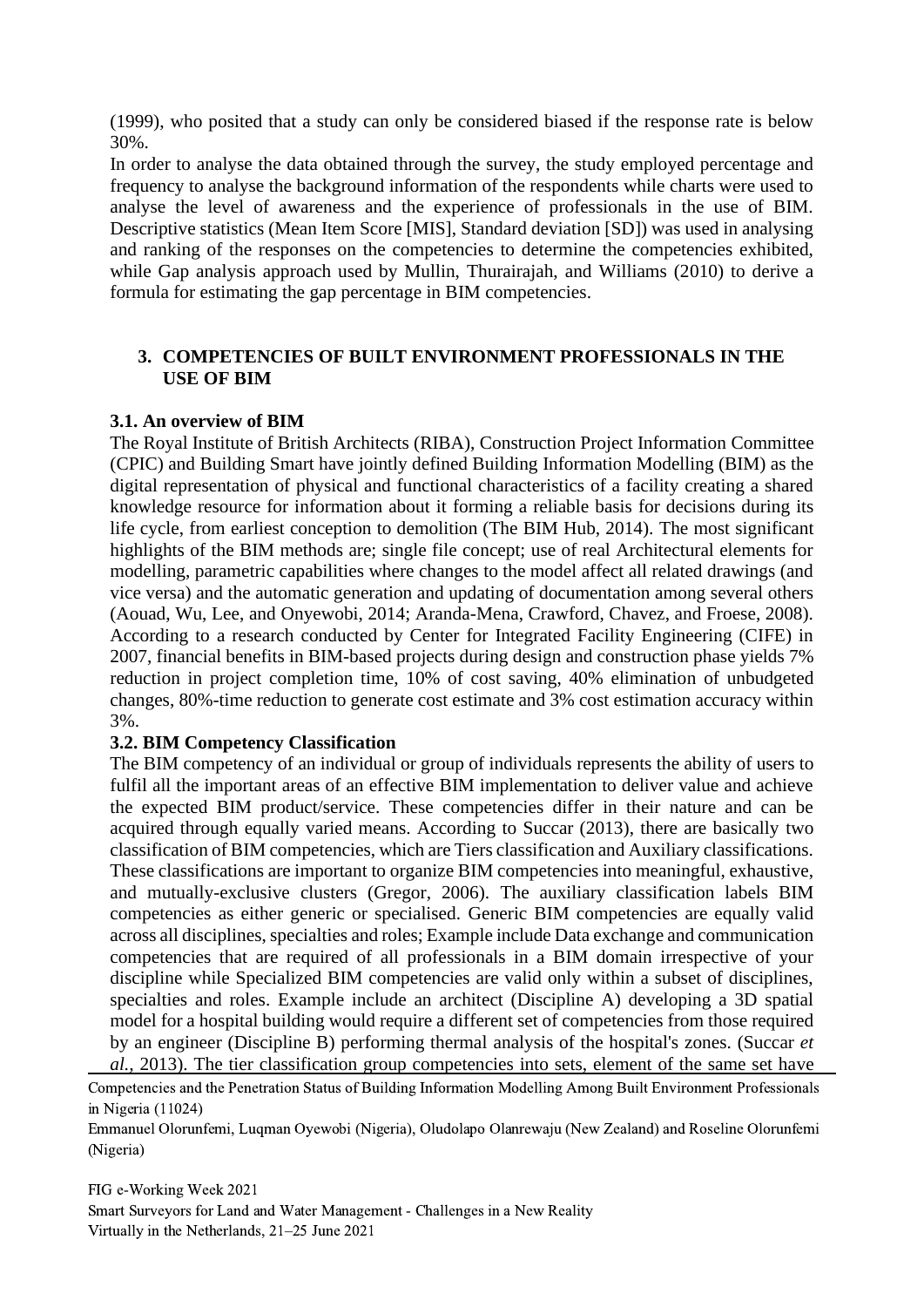certain things in common. A BIM Competency Set is a hierarchical collection of individual competencies identified for the purposes of BIM implementation and assessment.

# **3.2.1. Tier classification**

Succar (2013) in his work "An integrated approach to BIM competency assessment, acquisition and application" divided the Tier classification of the BIM competency into three main Subdivisions.

#### **3.2.1.1. Tier 1: Core competencies**

"The core competencies tiers encompass the personal abilities of individuals enabling them to conduct a measurable activity or deliver a measurable outcome. These core competencies tier refers to personal abilities as opposed to 'organisational core competences" ([Succar *et al.,*2013] – Page 7 ).

#### **3.2.1.2. Tier 2: Domain competencies**

"The domain competencies tier: They refers to the professional abilities of individuals, the means they use to perform multi-task activities and the methods they employ to deliver outcomes with complex requirements. There are eight competency sets within this tier as ; four primary sets (managerial, functional, technical and supportive) representing the main types of professional ability; and four secondary sets (administration, operation, implementation and research & development) identifying those abilities which are formed by the overlap of Primary Sets. *Primary competency sets* represent an individual's main professional abilities while the *Secondary competency sets* represents an individual's ancillary professional abilities". ([Succar *et al.,*2013] – Page 8 ).

- Managerial Competencies; These are abilities that help construction professionals to create, plan, organize, lead, regulate, guide and control the entire BIM implementation processes from inception to completion.
- Functional Competencies: These consist of an internetwork of skills that helps the smooth working of a BIM process within an organization. They include skill sets such as collaboration, facilitation, and project management among many others.
- Technical Competencies: These are discipline specific abilities that helps individuals achieve their core and central BIM project deliverables. They include such competencies as an ability of an Architect to generate good Models using BIM software tools.
- Supportive Competencies: These are the abilities required to maintain the smooth working of an organization's information and communication technology (ICT) systems. They include network management, hardware maintenance, software installation and troubleshooting, internet connections among others.

Competencies and the Penetration Status of Building Information Modelling Among Built Environment Professionals in Nigeria (11024)

Emmanuel Olorunfemi, Luqman Oyewobi (Nigeria), Oludolapo Olanrewaju (New Zealand) and Roseline Olorunfemi (Nigeria)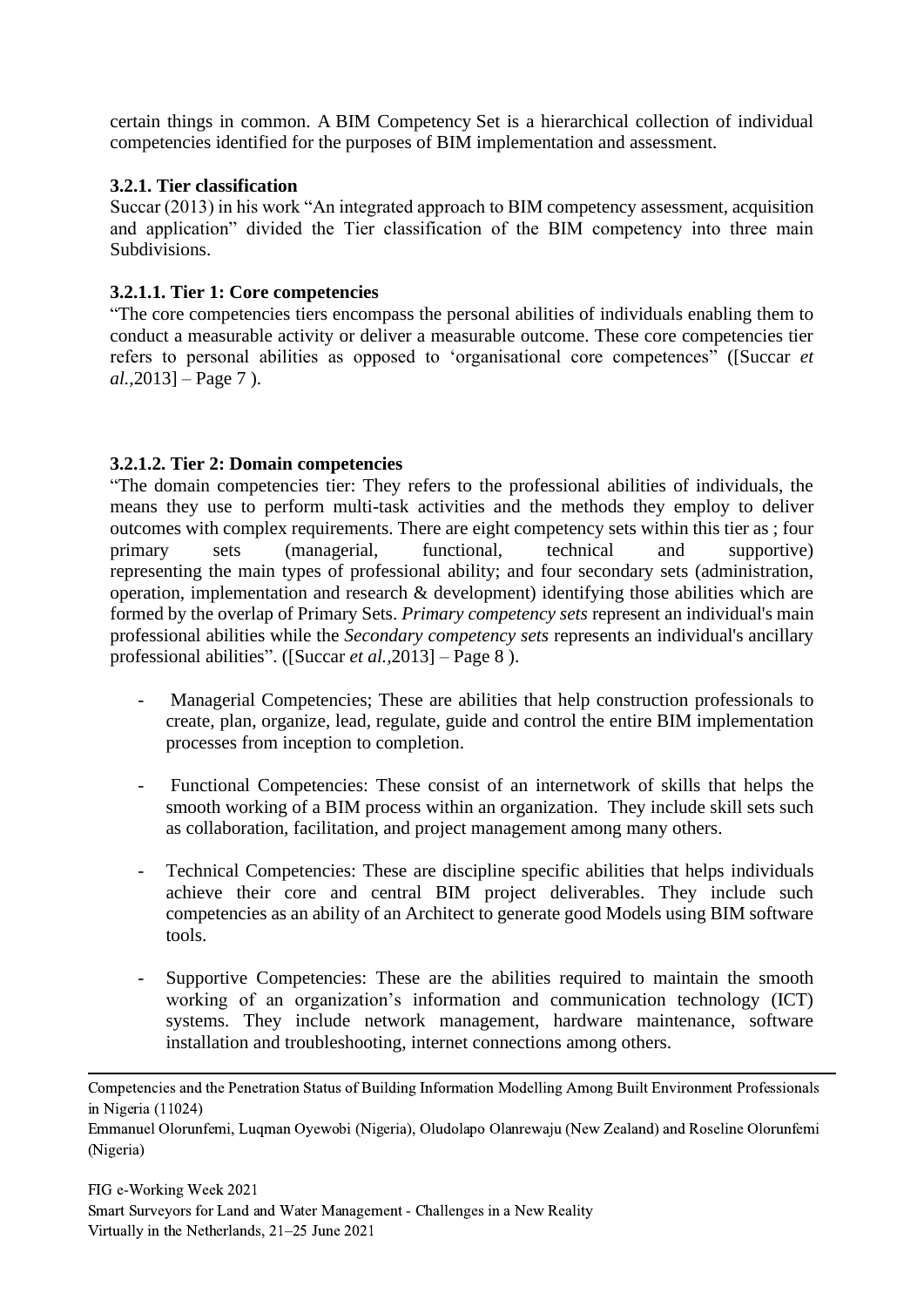- Administration Competencies: These abilities are quite synonymous to that managerial competencies. They are competencies required to manage the human resources (roles, responsibility, welfare, performance, hierarchy etc.), financial resource and policies of an organization in order to achieve their BIM goals and Objective.
- Operational Competencies: These are abilities required to run and deliver a project design, analyses, simulation and estimation in order to ensure effective BIM project delivery.
- Implementational Competencies: They are the skill sets required to introduce transformative concepts and tools into an organisation. These abilities are necessary in finding the tools, processes, and innovative training methodology that best fit their organization existing workflows. They include component development, library management and standardisation.
- Research and Development: These are abilities that are geared towards keeping an organization's BIM status up to date. They are specifically focused on finding new technological solutions to existing problems, with an aim of improving an organizational workflows and deliverables.

# **3.2.1.3. Tier 3: Execution competencies**

"The execution competencies tier represents and individual's ability to use specific tools and techniques to conduct an activity or deliver a measurable outcome. The ability to use a software tool (e.g. a 3D model authoring tool), drive a vehicle (e.g. a 30 tonne tipper truck) or operate specialized field equipment (e.g. a laser scanner) are examples of execution tier competencies. Also, the ability to employ specialized techniques (e.g. programming, drawing and plastering) is also classified under the Execution Competency Tier.

This notwithstanding, Succar (2013) stated that competencies organized by tiers, sets and topics complement each other. That is, for an individual to deliver an activity, a mixture of competencies from across all three tiers is typically required. For example, for a structural engineer to efficiently generate and exchange a data-rich 3D model with an architect, she/he will require core engineering qualifications, BIM domain expertise (knowledge of collaboration requirements and data exchange protocols) and execution abilities (ability to use modelling and data exchange tools)" ([Succar *et al.,*2013] – Page 9 ).

# **3.3. State of BIM Education in Nigeria**

The construction industry of developing countries like Nigeria are still using the old 2D method of drafting and designing. One of the main reasons is that most of the teachers are experts in 2D drafting and some of them are in 3D modelling but there are relatively few professionals who can teach BIM. Even though some experts are available, they are not enough for providing the knowledge of BIM to all the professionals (Yakami, 2016). Sabongi (2009) argues that the existing curricula are often very crowded, which makes it difficult to find any room to accommodate additional courses and that staff are unwilling to change the existing curriculum

Emmanuel Olorunfemi, Luqman Oyewobi (Nigeria), Oludolapo Olanrewaju (New Zealand) and Roseline Olorunfemi (Nigeria)

Competencies and the Penetration Status of Building Information Modelling Among Built Environment Professionals in Nigeria (11024)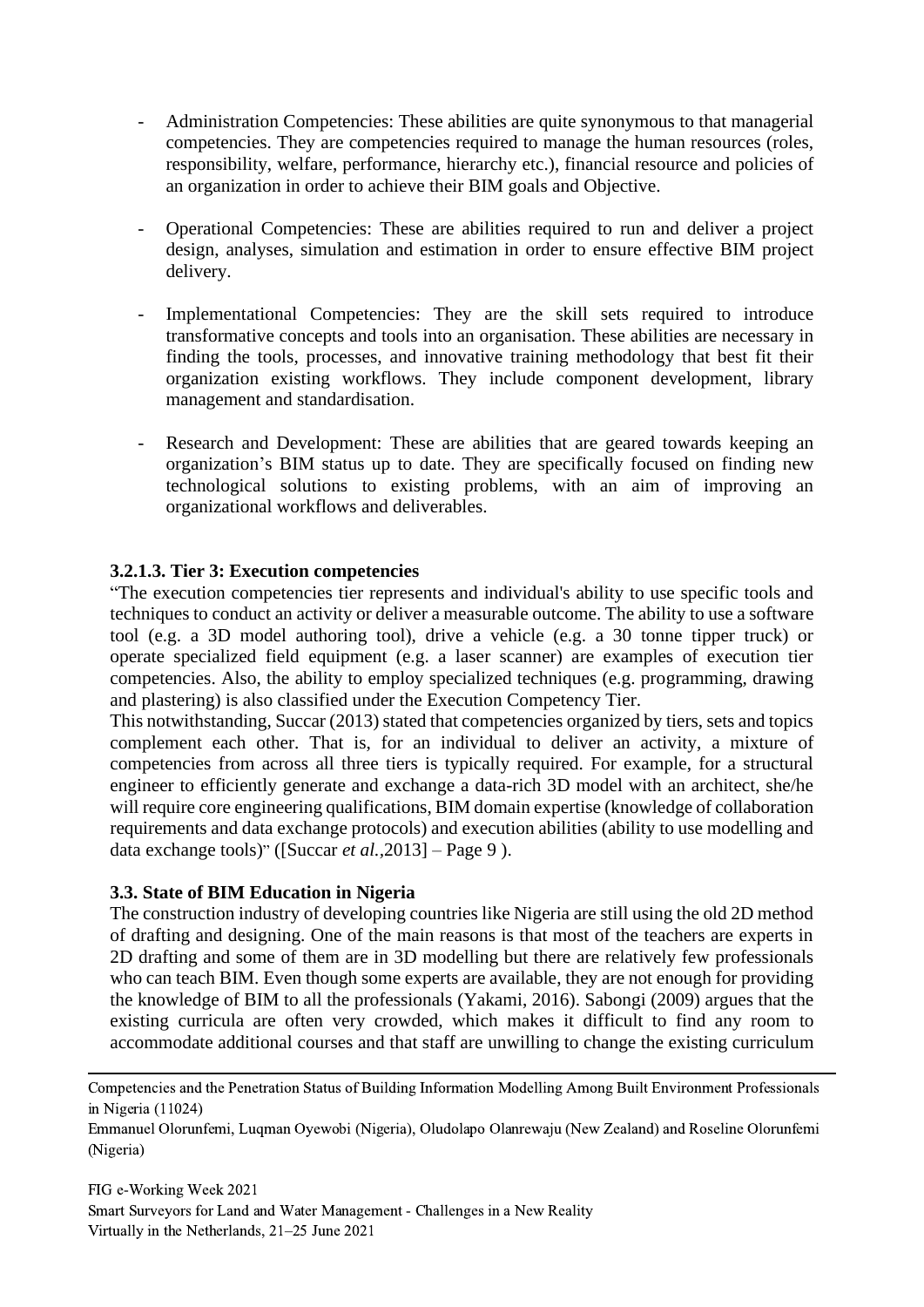in order to incorporate BIM. Another practical challenge is the lack of educational resources (Becerik Gerber *et al*., 2011; Sabongi, 2009).

# **3.4. Strategies for Improving The Competencies Of Built Environment Professionals**

To solve the issue of BIM implementation in Nigeria, and to as well increase the BIM competency level of built environment professionals. Isa (2015) developed strategies for overcoming the various process and technological barriers hindering this improvement. This strategies include improving BIM awareness and understanding, outsourcing BIM experts, provision of training by employers, provision of education in higher institutions, government support among other. Mordue *et al*., (2016) outline some best BIM resources that can help improve the competencies of built environment professionals in the use of BIM. According to Mordue *et al.*, (2016), these resources include but are not limited to the use of Social media; Attending trade shows and events organised by professional institutions, software vendors and like-minded people who want to share best practises; Perusing publications and Journals; Joining associations and forums either physically or virtually to share ideas, opinions and views on particular BIM issues; Visiting virtual BIM libraries; Heading to summer schools; among others.

# **4. RESULTS**

The section presents the findings from the analysis of data obtained from the electronic Survey, desktop review, and extant literature as mentioned in the previous sections. Inference were made, relationships were drawn between observed information through the analysis of past studies similar to the research work in order to determine the agreement or otherwise.

Competencies and the Penetration Status of Building Information Modelling Among Built Environment Professionals in Nigeria (11024)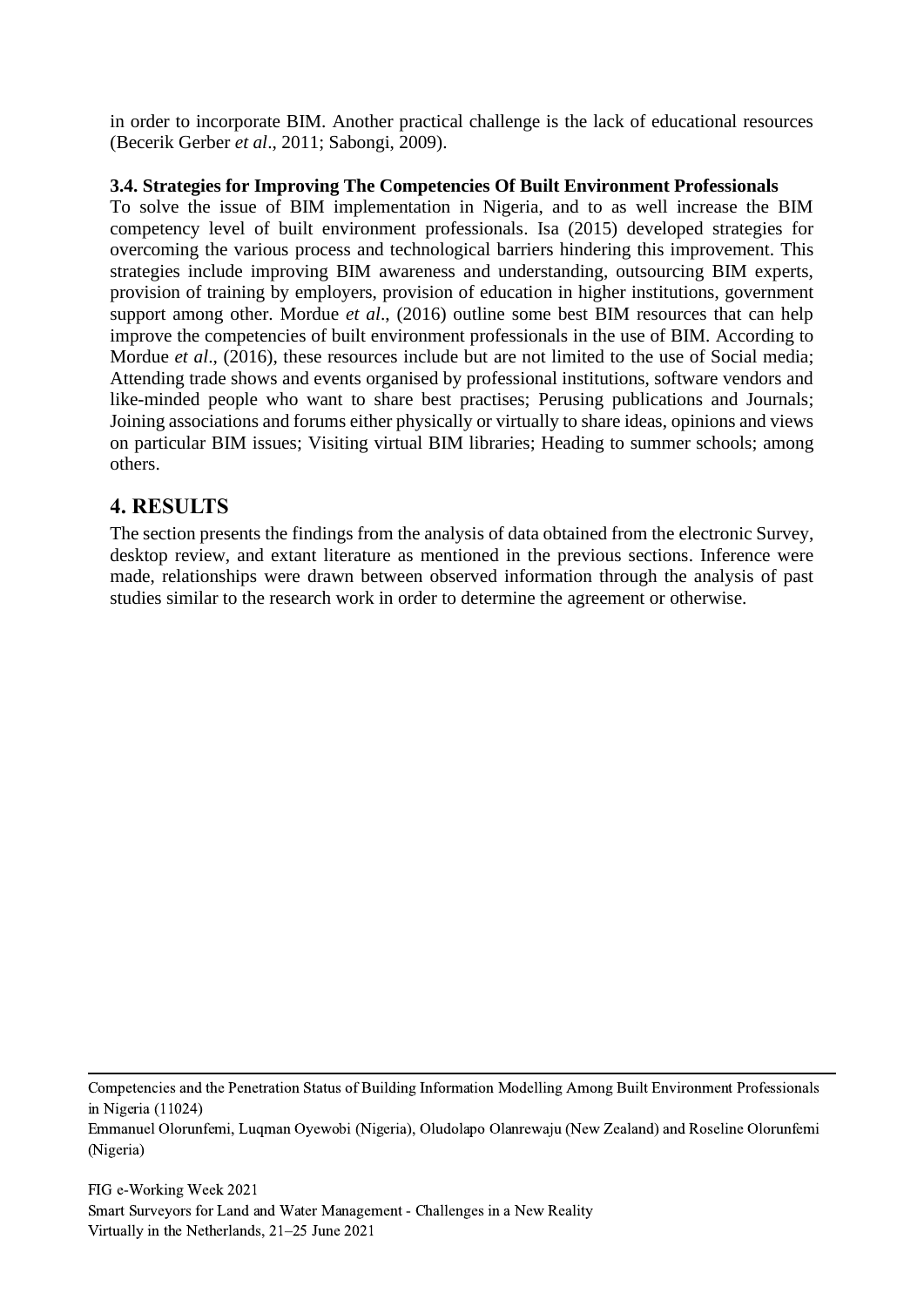#### **4.1. Demographic Information of Respondents**

Table 1 shows the general characteristics of the respondents to the questionnaires, the characteristics include designation of the respondent, highest qualification of the respondent, years of experience in the profession, membership of professional body and type of membership. It is important to state that a large proportion of the respondent got their higher education from the North central, where the study area is located. This statistics justifies the assumption that most of the professionals practising in Abuja are likely to observe their higher education from the same geopolitical zone or region where the study area is located. Hence providing an empirical evidence for the nexus between their current BIM competency gap and the level of BIM education received in such region.

| <b>Variables</b>                                             | <b>Classification</b> | <b>Frequency</b> | <b>Percent</b> |
|--------------------------------------------------------------|-----------------------|------------------|----------------|
| <b>Designation of Respondent</b><br><b>Quantity Surveyor</b> |                       | 48               | 34.3           |
|                                                              | Civil Engineers       | 28               | 20.0           |
|                                                              | <b>Builders</b>       | 21               | 15.0           |
|                                                              | Architects            | 30               | 21.4           |
|                                                              | Others                | 13               | 9.3            |
|                                                              | <b>Total</b>          | 140              | 100.0          |
| <b>Years of working Experience</b>                           | Less than 5 years     | 79               | 56.4           |
|                                                              | $5-10$ years          | 31               | 22.1           |
|                                                              | $10-15$ years         | 12               | 8.6            |
|                                                              | 16 years and above    | 18               | 12.9           |
|                                                              | <b>Total</b>          | 140              | 100.0          |
| <b>Membership of professional body</b>                       | <b>NIA</b>            | 30               | 21.4           |
|                                                              | <b>NIQS</b>           | 47               | 33.6           |
|                                                              | <b>NIOB</b>           | 20               | 14.3           |
|                                                              | <b>NSE</b>            | 29               | 20.7           |
|                                                              | Others                | 14               | 10.0           |
|                                                              | <b>Total</b>          | 140              | 100.0          |
| <b>Professional Membership</b>                               | Graduate              | 68               | 48.6           |
|                                                              | Probationer           | 14               | 10.0           |
|                                                              | Corporate             | 52               | 37.1           |
|                                                              | Fellow                | 6                | 4.3            |
|                                                              | <b>Total</b>          | 140              | 100.0          |
| <b>Highest formal qualification</b>                          | ND                    | 3                | 2.1            |
|                                                              | <b>HND</b>            | 15               | 10.7           |
|                                                              | BSc./B.Tech/B.Engine  | 91               | 65.0           |
|                                                              | PGD                   | $\overline{0}$   | 0.0            |
|                                                              | MSc./MTech            | 26               | 18.6           |
|                                                              | PHD                   | 5                | 3.6            |
|                                                              | <b>Total</b>          | 140              | 100.0          |

**Table 1: Summary of respondents Characteristics**

Competencies and the Penetration Status of Building Information Modelling Among Built Environment Professionals in Nigeria (11024)

Emmanuel Olorunfemi, Luqman Oyewobi (Nigeria), Oludolapo Olanrewaju (New Zealand) and Roseline Olorunfemi (Nigeria)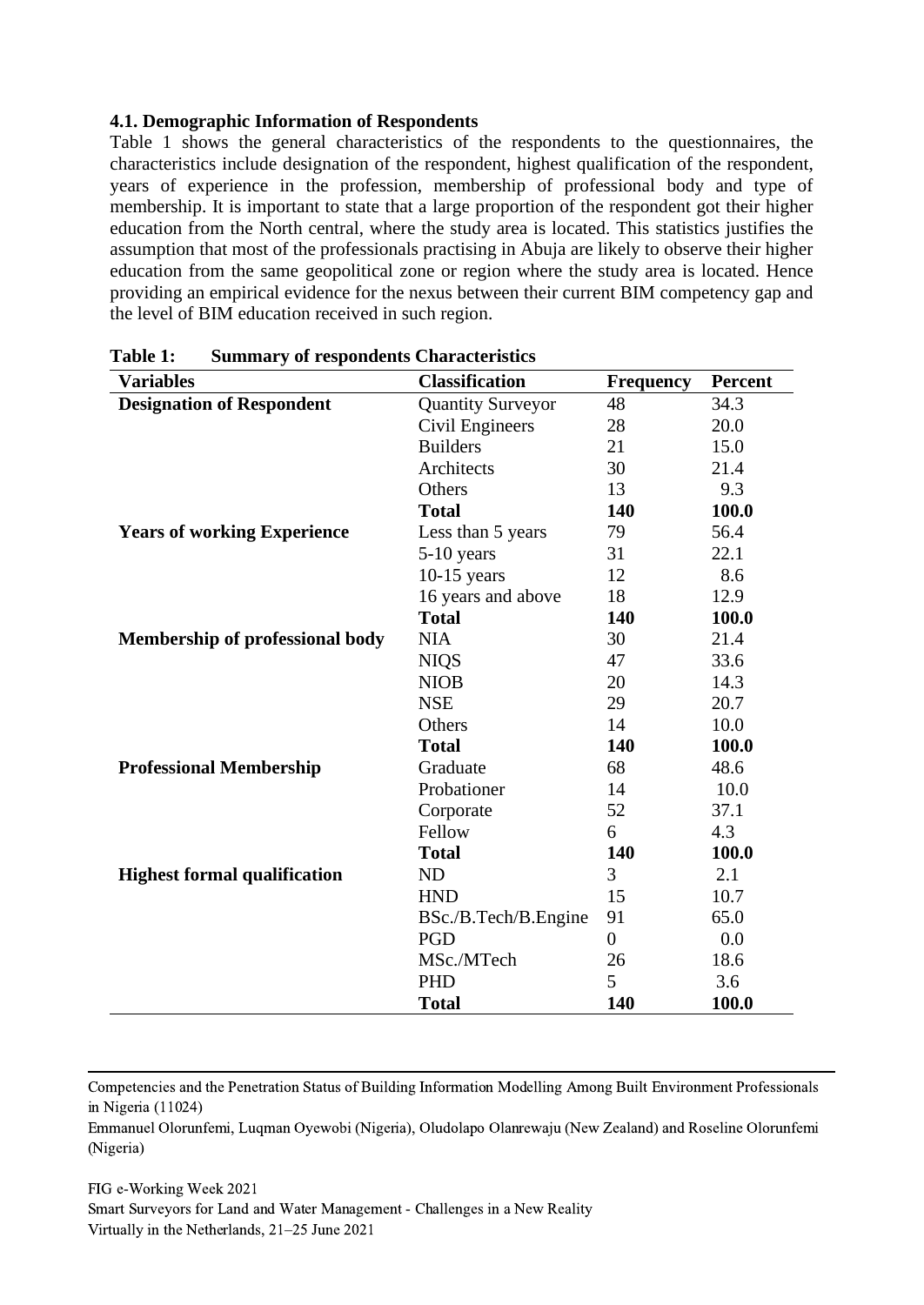**4.2. BIM Awareness and Experience Level of Built Environment Professionals in Nigeria** The study reveals that BIM is becoming more popular in the field of the Nigerian construction industry with about 84% of the respondent been aware of BIM and only just 16% maintained a neutral position or are said to be unaware, this is in agreement with the findings of Yakami (2016) whose result reads that majority (82%) of the participant had an experience in using BIM and hence, indicating that BIM is gaining more popularity in the field of construction industry. However, the study also shows that only 50% of the respondent have been involved in at least one BIM based project while the remaining 50% haven't been involved in any BIM based project despite their level of awareness. The statistical breakdown is presented in Figure 1 and Figure 2 respectively. Respondent were also asked about the means through which they acquire their BIM competencies, the result indicate that vocational training remains one of the most adopted means by respondent to cover up for their competency gaps in the use of BIM.



# **4.3. Level of importance of BIM Competencies Required by Nigerian Built Environment Professionals**

In order to identify the level of importance of BIM competencies required by built environment professionals to use BIM in the study area, the professionals were asked to rank the identified BIM competency areas as collated from extant literature review. Technical competencies (with a mean value of 4.44), Operational competencies (with a mean value of 4.38) and Implementation (with a mean value of 4.27), were the top three highest-ranking variables assessed by the professionals while managerial and administrative competencies were embedded at the bottom of the chart with a mean value of 3.93 and 3.78 respectively. See Table 2 below for details. The result is partly in agreement with research of Succar (2013) which also identified Technical and functional competencies as one of the most required competencies of built environment professionals.

Competencies and the Penetration Status of Building Information Modelling Among Built Environment Professionals in Nigeria (11024)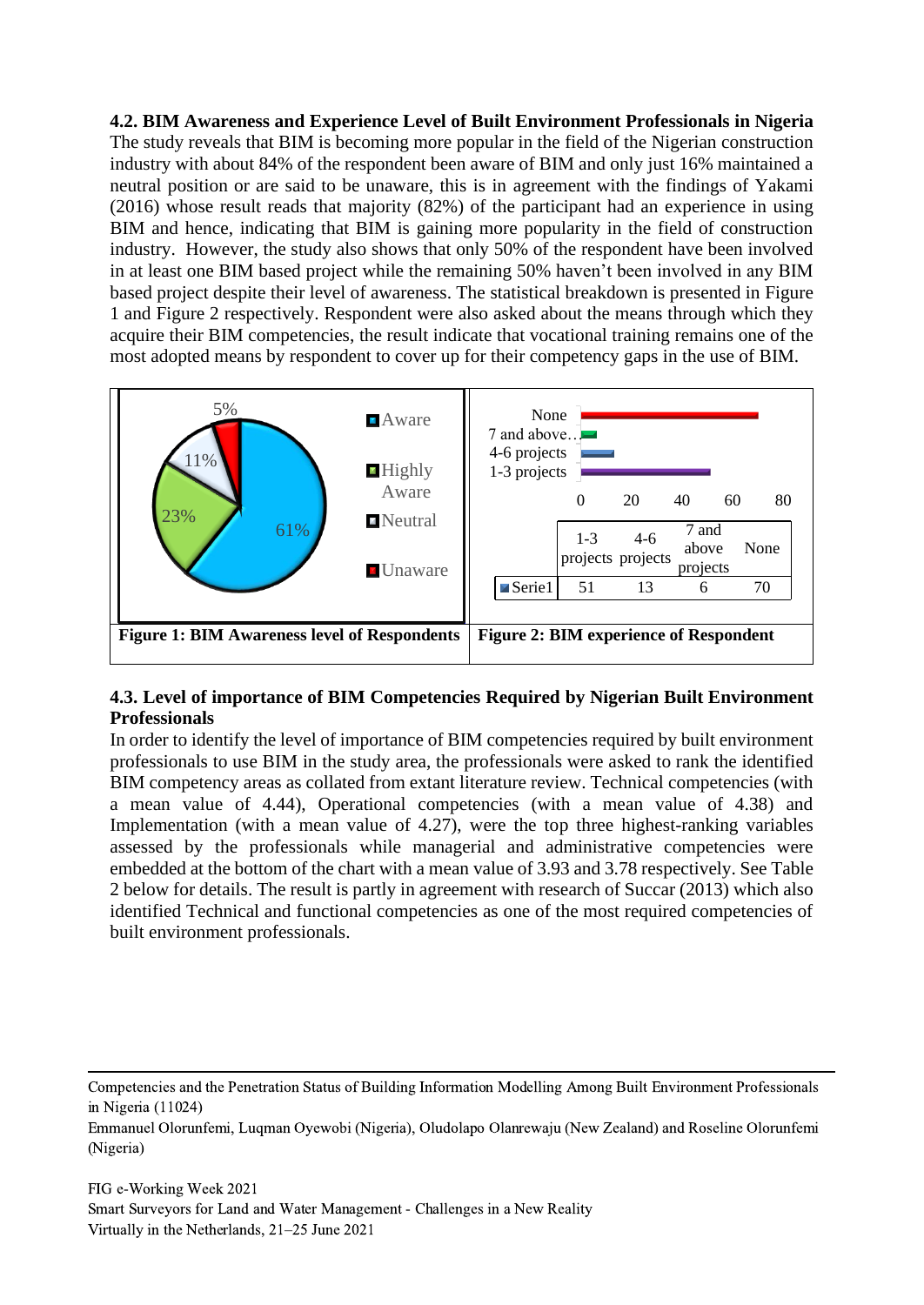| S/N | <b>Competency Set</b>    | mean | <b>Std. Deviation</b> | <b>Ranking</b>  | <b>Decision</b> |
|-----|--------------------------|------|-----------------------|-----------------|-----------------|
|     | Managerial               | 3.93 | 0.934                 | 7 <sup>th</sup> | Required        |
|     | Administrative           | 3.78 | 1.176                 | 8 <sup>th</sup> | Required        |
| 3.  | Functional               | 4.21 | 0.869                 | 4 <sup>th</sup> | Required        |
| 4.  | Operation                | 4.38 | 0.826                 | 2 <sup>nd</sup> | Required        |
| 5.  | Technical                | 4.44 | 0.815                 | 1 <sup>st</sup> | Required        |
| 6.  | Implementation           | 4.27 | 0.936                 | 3 <sup>rd</sup> | Required        |
|     | Supportive               | 3.94 | 1.044                 | 6 <sup>th</sup> | Required        |
| 8.  | Research and development | 3.97 | 1.059                 | $5^{\text{th}}$ | Required        |

**Table 2: Competencies required by Built Environment Professionals in the Use of BIM**

#### **4.4. Gap Analysis of the Required and the Attained BIM Competencies**

In order to determine the variation in the gap between the competency required of built environment professionals and that attained by these professionals, a gap analysis test was conducted based on the response of the professionals. Table 3 present the mean gap between the competencies required and exhibited by built environment professionals in the study area. Operational, technical, functional, implementational, supportive, and research & development competencies recorded the highest mean gap of 1.6, 1.5, 1.4, 1.4, 1.2, and 1.1 respectively, while managerial and administrative competencies with mean gaps of 0.3 and 0.0 showed the least variation.

| S/N                                            | <b>Competency Set</b>    | Required<br>Mean | Exhibited<br>mean | Mean<br>Gap | Rank           |
|------------------------------------------------|--------------------------|------------------|-------------------|-------------|----------------|
|                                                | Managerial               | 3.929            | 3.633             | 0.296       | 7              |
| 2                                              | Administrative           | 3.779            | 3.74              | 0.039       | 8              |
| 3                                              | Functional               | 4.207            | 2.805             | 1.402       | 3              |
| $\overline{4}$                                 | Operation                | 4.379            | 2.764             | 1.615       | 1              |
| 5                                              | Technical                | 4.436            | 2.955             | 1.481       | $\overline{2}$ |
| 6                                              | Implementation           | 4.271            | 2.893             | 1.378       | 4              |
| 7                                              | Supportive               | 3.943            | 2.717             | 1.226       | 5              |
| 8                                              | Research and development | 3.971            | 2.912             | 1.059       | 6              |
| <b>Source:</b> Researcher Data Analysis (2019) |                          |                  |                   |             |                |

**Table 3: Gap Analysis of Required and Possessed Competencies**

# **4.5. Overall Percentage Competency Gap in the Use of BIM**

This study adapted a Gap analysis approach used by Mullin, Thurairajah, and Williams (2010) to derive a formula for estimating the overall percentage gap in BIM competencies. This is calculated by evaluating what is expected from and what is attained/possessed/exhibited by those professionals in the industry. Initially, this research assesses the attainment in the identified area of BIM competence and the importance of these competency set. Both of these measures were combined to build an overall BIM competency gap.

Emmanuel Olorunfemi, Luqman Oyewobi (Nigeria), Oludolapo Olanrewaju (New Zealand) and Roseline Olorunfemi (Nigeria)

Competencies and the Penetration Status of Building Information Modelling Among Built Environment Professionals in Nigeria (11024)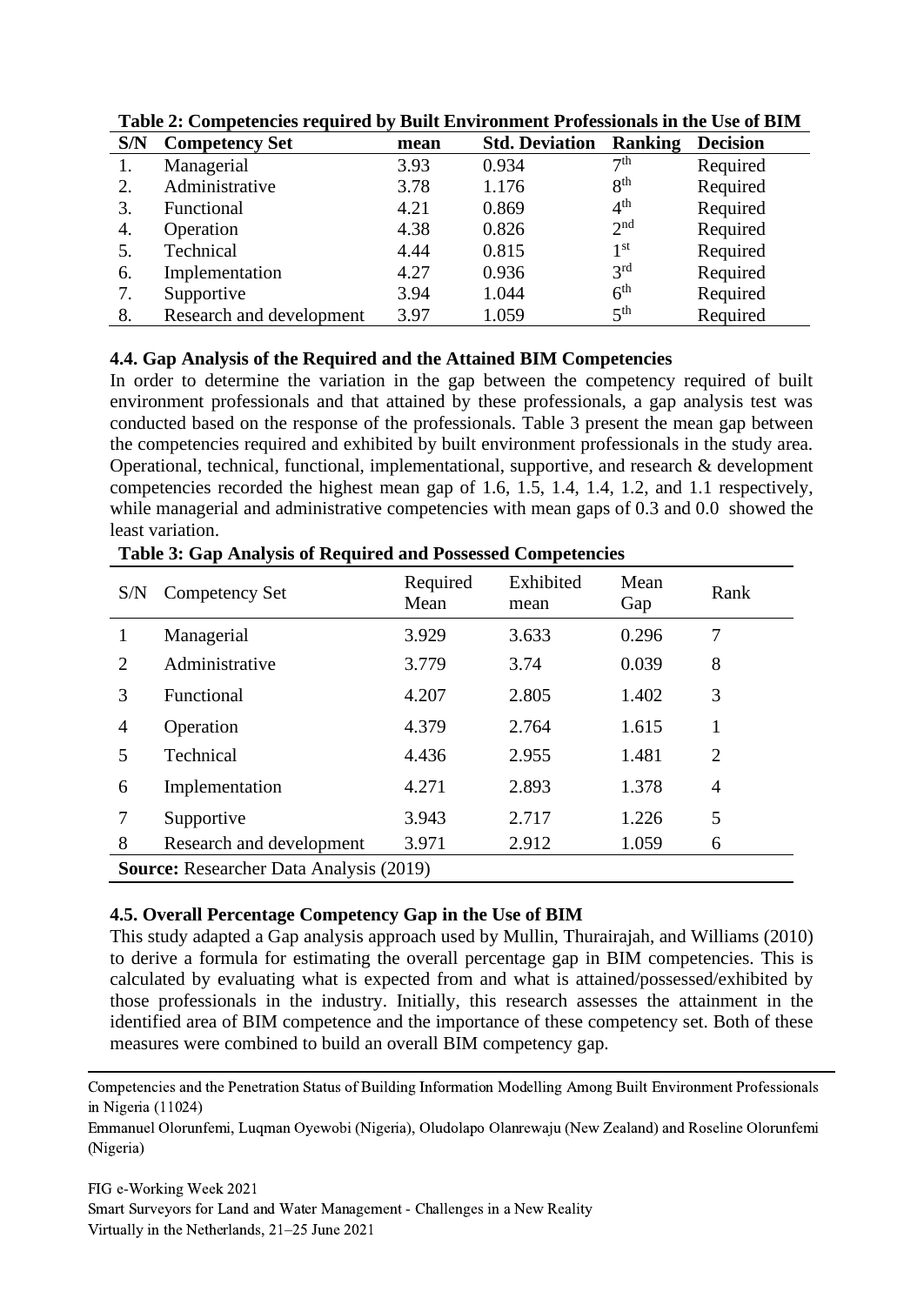Overall attainment of BIM Competency =  $\frac{\sum_{i=1}^{n} I_i A_i}{\sum_{i=1}^{n} I_i}$  $\sum_{i=1}^n I_i$  $i = 1 - 8$ ; BIM competency set  $A_i = Attainment of i<sup>th</sup> BIM competency set$  $I_i = \text{Importance of } i^\text{th}$  BIM competency set

Since 1-5 Likert scale was used for scoring BIM competencies,  $A_i M a x = 5$ Therefore,

$$
Percentage of Gap in BIM Computeracy = \frac{5 - \frac{\sum_{i=1}^{n} I_i A_i}{\sum_{i=1}^{n} I_i}}{5} \times 100\%
$$

Table 4 presents the required mean (I), attained mean (A), as well as their product (AI). The Table also reveal the summation of product (AI) and (I) for the eight competency sets. The values were used in the computation of the weighted mean shown in Table 5 below.

| S/N                                            | <b>Competency Set</b>    | <b>Required</b><br>Mean $(I)$ | <b>Exhibited</b><br>mean $(A)$ | (AI)    |  |
|------------------------------------------------|--------------------------|-------------------------------|--------------------------------|---------|--|
|                                                | Managerial               | 3.929                         | 3.633                          | 14.274  |  |
| 2                                              | Administrative           | 3.779                         | 3.74                           | 14.133  |  |
| 3                                              | Functional               | 4.207                         | 2.805                          | 11.801  |  |
| 4                                              | Operation                | 4.379                         | 2.764                          | 12.104  |  |
| 5                                              | Technical                | 4.436                         | 2.955                          | 13.108  |  |
| 6                                              | Implementation           | 4.271                         | 2.893                          | 12.356  |  |
| 7                                              | Supportive               | 3.943                         | 2.717                          | 10.713  |  |
| 8                                              | Research and development | 3.971                         | 2.912                          | 11.564  |  |
|                                                | <b>Sum</b>               | 32.915                        |                                | 100.053 |  |
| <b>Source:</b> Researcher Data Analysis (2019) |                          |                               |                                |         |  |

**Table 4: Gap Analysis of Required and Possessed Competencies**

Table 5 presents the percentage competency gap of built environment professionals in the use of BIM in Abuja. It reveals that professionals in this study area are 39% away from attaining the apex of BIM competency acquirable. When these statistics is read alongside the mean gaps presented in Table 3, it is observed that operational, technical, functional and implementational competencies are the major contributors to this significant percentage value.

Competencies and the Penetration Status of Building Information Modelling Among Built Environment Professionals in Nigeria (11024)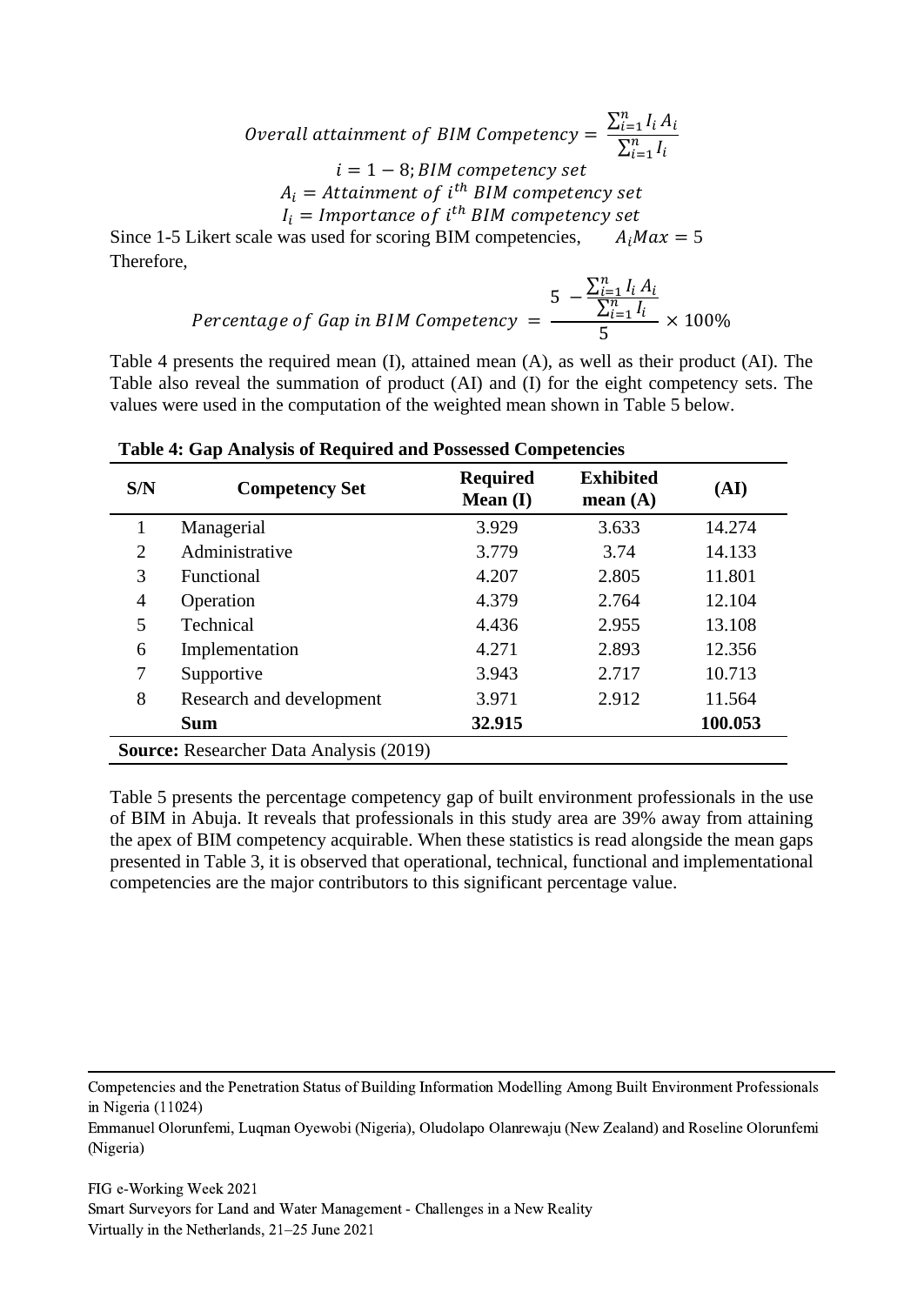| Table 5: Fercentage Gap in Drivi Competency |                                         |                                   |  |  |
|---------------------------------------------|-----------------------------------------|-----------------------------------|--|--|
|                                             | Parameters                              | Numerical value                   |  |  |
|                                             | Maximum BIM competency acquirable (A)   |                                   |  |  |
|                                             | Weighted Mean (AI/I)                    | 3.04                              |  |  |
|                                             | Gap computation                         | $=\frac{5-3.040}{4} \times 100\%$ |  |  |
|                                             | Percentage Gap in BIM Competency        | $39.2\%$                          |  |  |
|                                             | Source: Researcher Data Analysis (2019) |                                   |  |  |
|                                             |                                         |                                   |  |  |

#### **Table 5: Percentage Gap in BIM Competency**

#### **4.6. Strategies to Improve the Competency Level of Built Environment Professionals**

The result reveal that Attending BIM seminars, workshops, Trade shows, and Event; enrolling for BIM software training and Incorporation of BIM into the Academic curriculum of higher institutions are the most important strategies for improving the competencies of built environment professionals with RII of 0.911, 0.903 and 0.900 respectively while Reduction in the cost of implementing BIM, Change in procurement method (From traditional to Integrated Project Delivery), and Outsourcing BIM experts by various professional bodies with RIIs of 0.821, 0.814, and 0.806 were ranked as the least effective strategies for improving the BIM competencies of built environment professionals in the study area.

| <b>Strategies</b>                                      | RII   | Rank           | <b>Decision</b> |
|--------------------------------------------------------|-------|----------------|-----------------|
| Attending BIM seminars, workshops, Trade shows, and    | 0.911 | 1              | Very Effective  |
| Event                                                  |       |                |                 |
| Enrolling for BIM software training                    | 0.903 | $\overline{2}$ | Very Effective  |
| Incorporation into the Academic curriculum of higher   | 0.900 | 3              | Very Effective  |
| institutions                                           |       |                |                 |
| Carrying out collaborative BIM studio projects while   | 0.877 | 4              | Very Effective  |
| still a student.                                       |       |                |                 |
| Increased awareness for the use of BIM                 | 0.877 | 5              | Very Effective  |
| Engaging in BIM based projects                         | 0.864 | 6              | Very Effective  |
| Government legislation supporting the use of BIM       | 0.859 | 7              | Very Effective  |
| <b>Research and Development</b>                        | 0.849 | 8              | Very Effective  |
| Making BIM compulsory for certain categories of        | 0.823 | 9              | Very Effective  |
| Project                                                |       |                |                 |
| Joining interactive BIM platforms on social media      | 0.821 | 10             | Very Effective  |
| Reduction in the cost of implementing BIM              | 0.821 | 11             | Very Effective  |
| Change in procurement method (From traditional to      | 0.814 | 12             | Very Effective  |
| Integrated Project Delivery)                           |       |                |                 |
| Outsourcing BIM experts by various professional bodies | 0.806 | 13             | Very Effective  |
| <b>Source:</b> Researcher Data Analysis (2019)         |       |                |                 |

#### **Table 6: Strategies to improve the competencies of built environment professionals**

Competencies and the Penetration Status of Building Information Modelling Among Built Environment Professionals in Nigeria (11024)

Emmanuel Olorunfemi, Luqman Oyewobi (Nigeria), Oludolapo Olanrewaju (New Zealand) and Roseline Olorunfemi (Nigeria)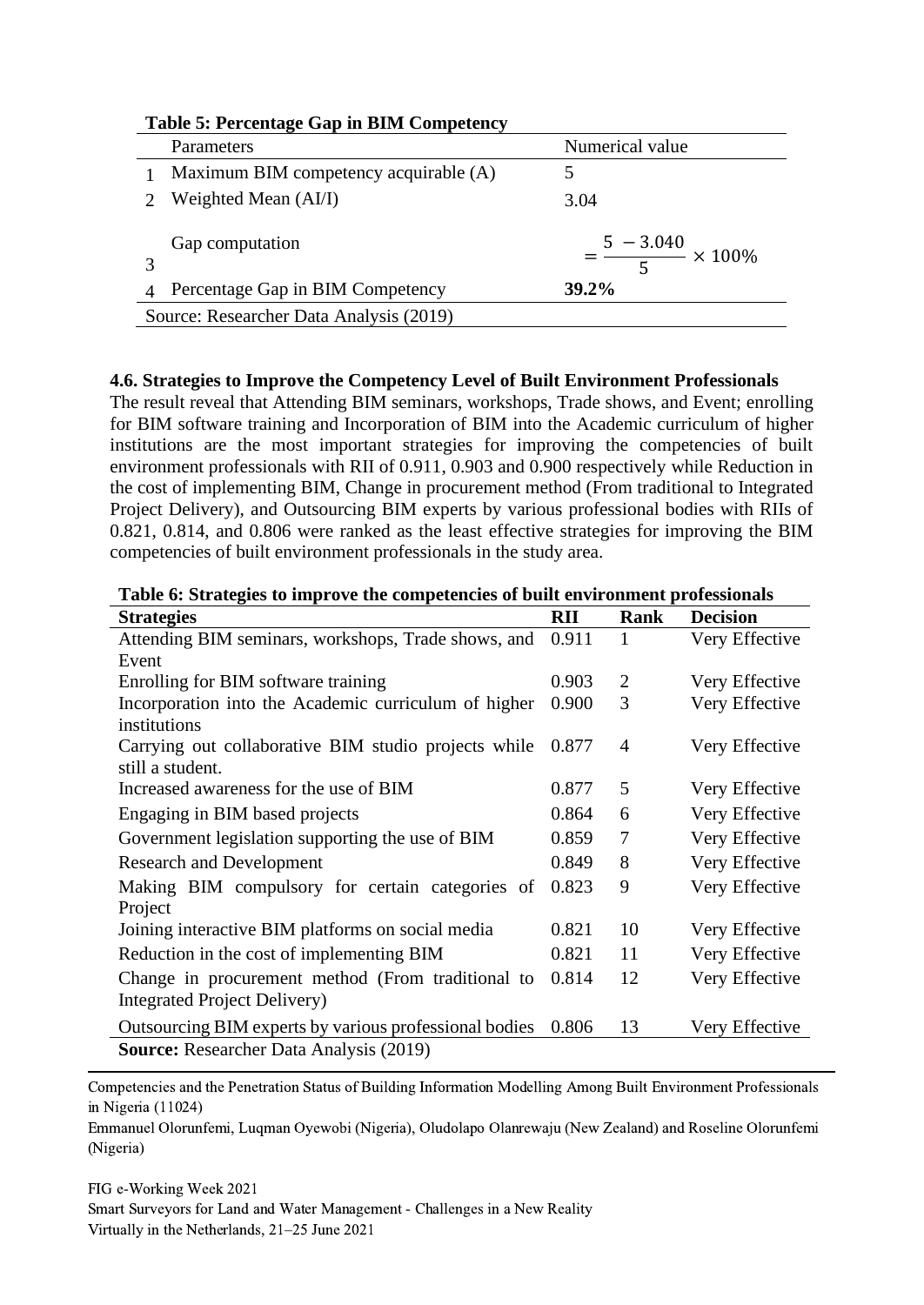#### **5. DISCUSSION**

In order identify and examine the BIM competencies possessed by built environment professionals in the study area. These competencies were identified and ranked using mean item score (MIS). The result indicated that built environment professionals possess both Administrative competencies (Organize initiatives to encourage staff to adopt BIM software tools and workflows within the organization; Identify the responsibilities of a BIM manager, a model manager and similar BIM roles; and Establish the necessary metrics to measure the financial performance of BIM projects) and Managerial competencies (i.e. Generate an overall mission statement covering BIM Implementation within an organisation; Define the strategic objectives to be achieved from implementing BIM software tools and model-based workflows; and Identify changes to organisational processes as necessary to benefit from model-based workflows). Meanwhile, they remain undecided about the status of their Technical, Research and development, Implementational, functional, operational and Supportive BIM competencies. In comparison with the findings of Succar (2013), built environment professionals in Abuja only possess one (i.e. Managerial) of the four primary BIM competency set required to deliver outcomes with complex requirement, the other three primary sets lacking are functional, technical, and supportive competencies.

The competencies required of built environment professionals in the use of BIM was also ranked using Mean item score. Although the research considers it as an ancillary objective, it was very instrumental in helping to achieve the second objective which is establishing a competency gap. The result of the analysis shows that Technical, Operational, Implementational and Functional competencies are the most required (Primary) competencies by built environment professionals. meanwhile, Research & development, Supportive, managerial and administrative competencies were embedded at the bottom of the chart respectively. the result is partly in agreement with that of Succar (2013) which also identified Technical and functional competencies as one of the most required competencies of built environment professionals.

To establish the competencies gaps of built environment professionals in the use of BIM. This was achieve using Gap analysis to examine the mean gaps between the required competencies and the exhibited competences, which was further analysed by adapting a Gap analysis approach used by Mullin, Thurairajah, and Williams (2010) to give the overall percentage BIM competency deviation of these professionals from the maximum attainable. The result shows that the gap is much more pronounced for operational, technical, functional, implementational, supportive and Research & development competencies with a mean gap value of 1.615, 1.481, 1.402, 1.378, 1.226 and 1.059 respectively than for managerial and administrative competencies which recorded a relatively low mean gaps of value 0.296 and 0.039 respectively. However, the overall percentage competency gap was computed as the ratio of the difference between the maximum attainable competency mean (i.e. 5 on a Likert scale of 1-5) and the weighted exhibited competency mean to the maximum attainable mean of 5, expressed in percentage. This gap was established to be 39% reflecting the percentage deviation in the competencies of built environment professionals in the use of BIM.

Emmanuel Olorunfemi, Luqman Oyewobi (Nigeria), Oludolapo Olanrewaju (New Zealand) and Roseline Olorunfemi (Nigeria)

Competencies and the Penetration Status of Building Information Modelling Among Built Environment Professionals in Nigeria (11024)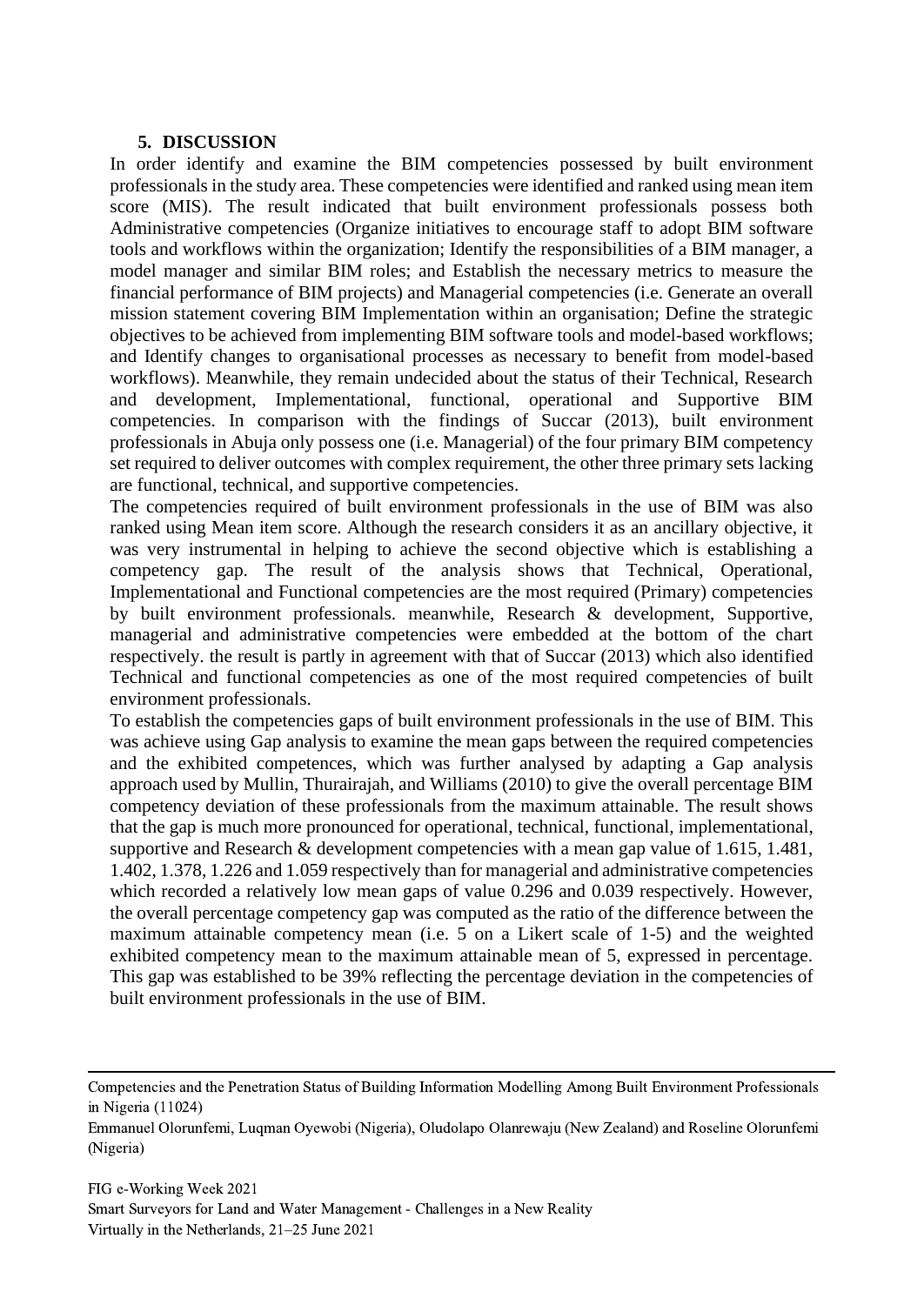#### **6 CONCLUSION AND RECOMMENDATION**

BIM is central to effective construction project delivery; therefore, its usage should not be underestimated. This study explored the competencies of built environment professionals in the use of building information modelling in Abuja, Nigeria. Based on the findings from the reviewed literature and empirical results from a quantitative research approach to the study, the following conclusions were drawn: There is an increased awareness of BIM in the Nigerian construction industry. However, the built environment professionals in Abuja still have a competency gap of 39% with an average possession of Administrative and Managerial BIM competencies and a high deficiency in Technical, Operational and Implementational competencies which are most required. Vocational training is currently most adopted for bridging these gaps. More so, the most effective strategies to improve the competency level of built environment professionals in the use of BIM are established to be: Attending BIM seminars, workshops, Trade shows, and Event; Enrolling for BIM software training and Incorporation of BIM into the Academic curriculum of higher institutions. The research therefore recommends that academic institutions offering built environment courses should seek for an immediate update and continuous improvement in the areas of BIM competencies not available in their curriculums and importance should be attached to BIM related contents in the curricular such as Integrated Studio works and the use of BIM software packages. There is also an urgent need for personal development by built environment professionals especially in the areas of Technical, operational, functional and supportive BIM competencies which were rated low in terms of attainment. This can be achieved by attending BIM seminars, workshops, etc.; and Enrolling for BIM software training.

#### **REFERENCES**

- Abubakar, M., Ibrahim, Y. M., Kado, D., & Bala, K. (2014). Contractors Perception of the Factors Affecting Building Information Modelling (BIM) Adoption in the Nigerian Construction Industry. *Computing in civil and building engineering* ©ASCE 2014, 167- 178.
- Aouad, G., Wu, S., Lee, A., & Onyewobi, T. (2014). Computer Aided Design Guide for Architecture, Engineering and Construction. London: Routledge, Taylor and Francis.
- Aranda-Mena, G., Crawford, J., Chavez, A., & Froese, T. (2008). Building Information Modelling Demystified: Does it make Business Sense to Adopt BIM? Paper presented at *the CIB-W78, 25th Conference on Information Technology in Construction.*
- Babatunde S O, Ekundayo D., (2019) "Barriers to the incorporation of BIM into quantity surveying undergraduate curriculum in the Nigerian universities", Journal of Engineering, Design and Technology, https://doi.org/10.1108/JEDT-10-2018-0181 Permanent link to this document: https://doi.org/10.1108/JEDT-10-2018-0181
- Becerik-Gerber, B., Gerber, D. J., and Ku, K. (2011). "The pace of technological innovation in architecture, engineering, and construction education: Integrating recent trends into the curricula." *Journal of Information Technology Construction,* 16, 411–432.
- CIFE. Stanford University Center for Integrated Facilities Engineering. (2007*). CIFE Technical Reports*. Web Document. http:/cife.stanford.edu/publications/index.html

Competencies and the Penetration Status of Building Information Modelling Among Built Environment Professionals in Nigeria (11024)

Emmanuel Olorunfemi, Luqman Oyewobi (Nigeria), Oludolapo Olanrewaju (New Zealand) and Roseline Olorunfemi (Nigeria)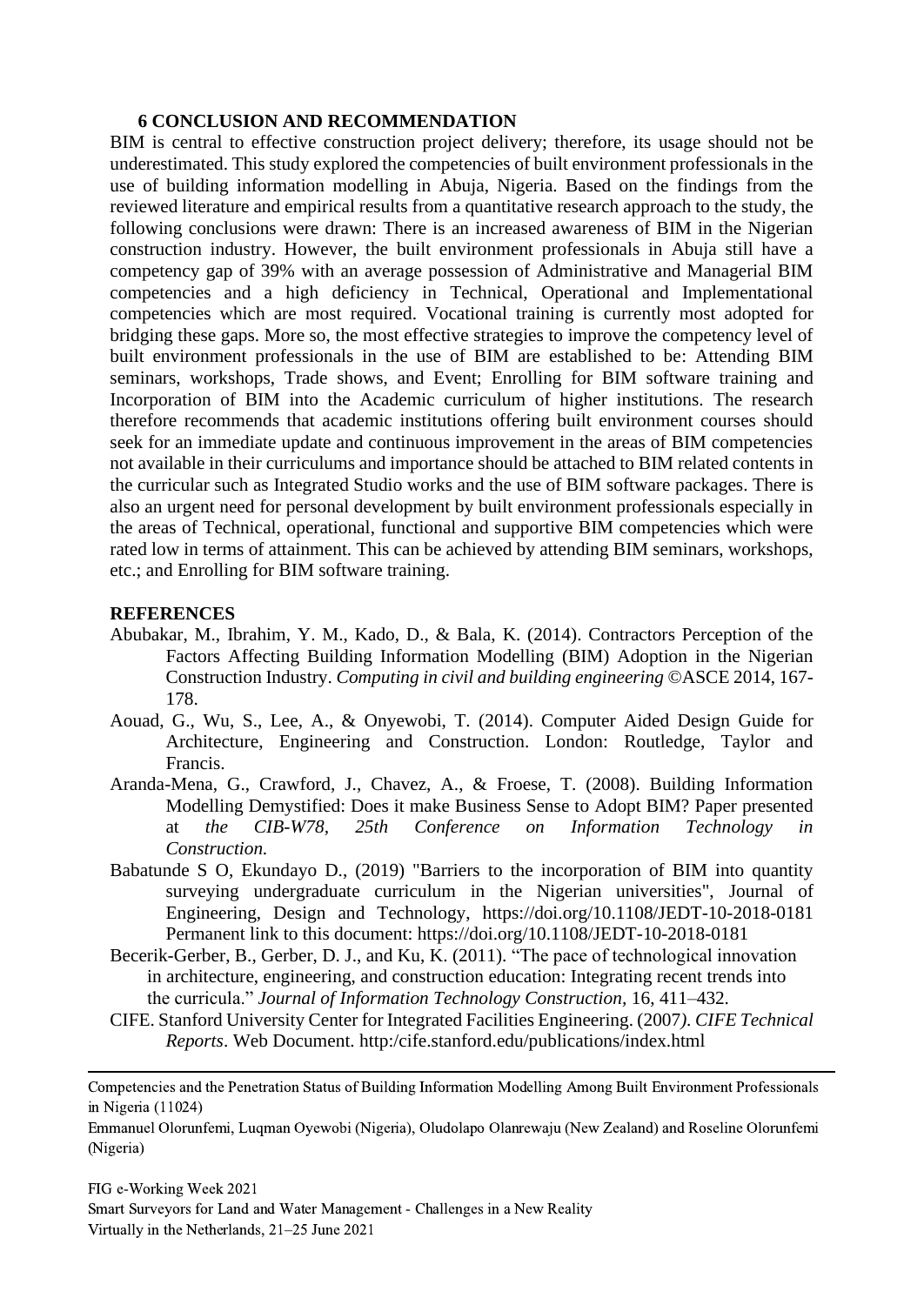- Clevenger, C., Ozbek, M., Glick, S. and Porter, D. (2010), "Integrating BIM into construction management education", *EcoBuild Conference Proceedings, Eco Build 2010 BIM Academic Forum*, Washington, DC D.C pp. 6-10.
- Gee, C. (2010). The Influence of Building Information Modelling on the Quantity Surveying Profession. Faculty of Engineering, Built Environment and Information Technology, University of Pretoria.
- Gregor, S. (2006): The nature of theory in information systems, MIS Quarterly 30 (3) 611–642.
- Hardin, B. (2009). BIM and construction management: Proven tools, methods and workflows. John Wiley & Sons, Hoboken.
- Isa, M. (2015). *Developing a Roadmap for the Implementation of Building Information Modeling (BIM) in the Nigerian Construction Industry*. (M.Sc ), Ahmadu Bello University, Zaria, Nigeria.
- Lee, N. and Dossick, C.S. (2012), "Leveraging building information modelling technology in Construction engineering and management education", *proceeding of 119th ASE Annual Conference, San Antonio, 10-13th June, San Antonio: ASEE*.
- Lindgren, R., O. Henfridsson, U. Schultze (2004). Design principles for competence management systems: a synthesis of an action research study, MIS Quarterly 28 (3)
- McGraw- Hill Construction. 2012, The Business value Of BIM in North America: Multi- year trend Analysis and user rating (2007-2012). Smart Market Rep New York: McGraw-Hill Construction.
- Mohd, S. and Ahmed Latiffi, A., (2103). Building Information Modeling (BIM) application in construction Planning.
- Mordue, S., Swaddle, P., & Philp, D. (2016). *www.allitebooks.com*. © 2016 John Wiley & Sons, Ltd, Chichester, West Sussex. Retrieved from http://booksupport.wiley.com.
- Mullin, P., Thurairajah, N., & Williams, A. (2010). Using skills gap analysis in construction management to stimulate a demand led model of curriculum. In W089-Special Track 18th CIB World Building Congress May 2010 Salford, United Kingdom (p. 65).
- Olanrewaju, O.I., Babarinde, S.A. and Salihu, C. (2020a). Current State of Building Information Modelling in the Nigerian Construction Industry, *Journal of Sustainable Architecture and Civil Engineering*, Vol. 27 No. (2), pp. 63-77. [https://sace.ktu.lt/index.php/DAS/article/view/25142.](https://sace.ktu.lt/index.php/DAS/article/view/25142)
- Olanrewaju, O.I., Chileshe, N., Babarinde, S.A. and Sandanayake, M. (2020b). Investigating the barriers to building information modeling (BIM) implementation within the Nigerian construction industry, *Engineering, Construction and Architectural Management*, Vol. 27 No. (10), pp. 2931-2958. [https://doi.org/10.1108/ECAM-01-](https://doi.org/10.1108/ECAM-01-2020-0042) [2020-0042.](https://doi.org/10.1108/ECAM-01-2020-0042)
- Ogwueleka, A. C., (2015), Upgrading from the use of 2D CAD system to BIM technologies in the construction industry: consequences and merit. *International Journal of Engineering Trends and Technology (IJETT)* – Volume 28 Number8 – October 2015.
- Panuwatwanich, K., Wong, M., Doh, J., Stewart, R.A. and McCarthy, T.J. (2013), "Integrating Building information modelling (BIM) into engineering education: an exploratory study of industry perception using social network data", In C. Lemckert, G. Jenkins and S. Lemckert (eds), AAEE2013: *Australasian Association for Engineering Education Conference Griffith School of Engineering*, Griffith University, Australia, pp1-9.

Emmanuel Olorunfemi, Luqman Oyewobi (Nigeria), Oludolapo Olanrewaju (New Zealand) and Roseline Olorunfemi (Nigeria)

Competencies and the Penetration Status of Building Information Modelling Among Built Environment Professionals in Nigeria (11024)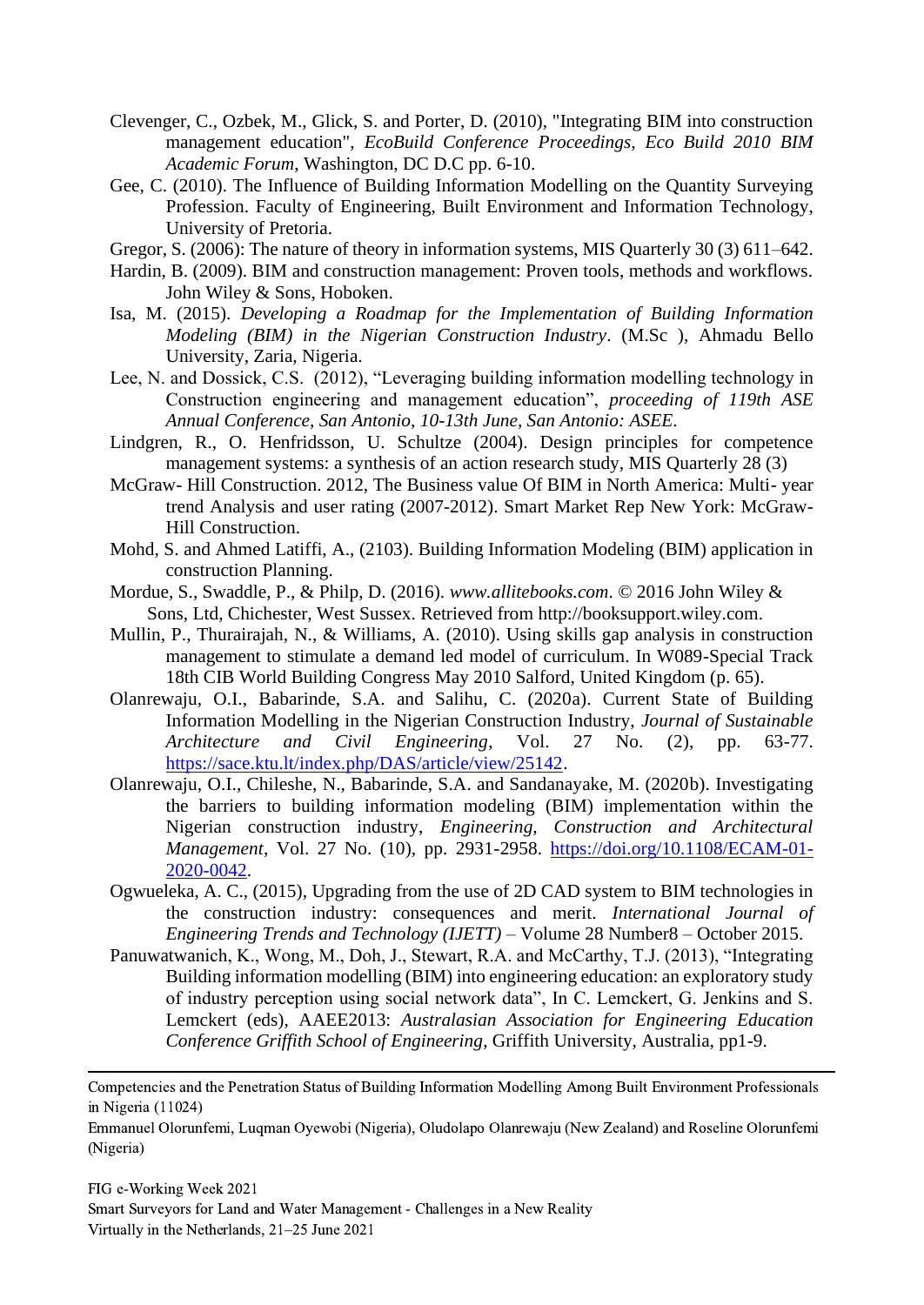- Sabongi, F. J. (2009). The Integration of BIM in the Undergraduate Curriculum: an analysis of undergraduate courses. *45th Associated Schools of Construction Annual International Conference Proceedings*. Gainesville
- Sacks, R. and Pikas, E. (2013), "Building information modelling education for construction engineering and management. I: Industry requirements, state of the art, and gap analysis", *Journal of Construction Engineering and Management*, Vol. 139 No. 11, pp. 05013002.
- Sacks, R., & Barak, R. (2010). Teaching Building Information Modelling as an Integral part of Freshman Year Civil Engineering Education. *J. Profl. Issues in Engrg. Educ. And Pract., ASCE*, 136(1), 30-38.
- Shelbourn, M., Macdonald, J., McCuen, T and Lee, S. (2017), "Students perceptions of BIM education in the higher education sector a UK and USA perspective", Industry and Higher Education Vol.31 No.5, pp.293-304.
- Succar, B., & Sher, W. (2014*). Australasian Journal of Construction Economics and Building Conference Series*. 2(2), 1-10.
- Succar, B., (2016). BIM Performance Measurement and Improvement (Presentation slidea) | Bilal Succar Academia.edu. [Accessed 06 July 2016 [ONLINE] Available at: [https://www.academia.edu/352911/BIM\\_Performance\\_Measurement\\_and\\_Improveme](https://www.academia.edu/352911/BIM_Performance_Measurement_and_Improvement_presentation_slides_?auto=download) [nt\\_presentation\\_slides\\_?auto=download.](https://www.academia.edu/352911/BIM_Performance_Measurement_and_Improvement_presentation_slides_?auto=download)
- Succar, B., W. Sher, A (2013). Williams, An integrated approach to BIM competency assessment, acquisition and application, *Automation and Construction* 35 (2013) (2013) 174–189.
- Taylor, J.M., Liu, J. and Hein, M.F. (2008), "Integration of building information modelling (BIM) Into an ACCE accredited construction management curriculum*", proceeding of the International 44th Annual Conference Associated Schools of Construction*, April2- 5.
- Won, J., G. Lee, C. Dossick, and J. Messner. 2013. "Where to Focus for Successful Adoption of Building Information Modeling Within Organization*." Journal of Construction Engineering and Management* 139
- Wu, W., and Issa, R. R. A. (2015). "BIM execution planning in green build- ing projects: LEED as a use case." *Journal of Management Engineering,* 10.1061/(ASCE) ME.1943- 5479.0000314, A4014007.
- Yakami, M., (2016). State of art in thinking of BIM competence. Degree Programme in Construction Engineering. Hame University of Applied Sciences.
- Zhang, J., Schmidt, K., & Hui, L. (2016). *BIM and Sustainability Education: Incorporating Instructional Needs into Curriculum Planning in CEM Programs Accredited by ACCE*. (May 2016).<https://doi.org/10.3390/su8060525>

Competencies and the Penetration Status of Building Information Modelling Among Built Environment Professionals in Nigeria (11024)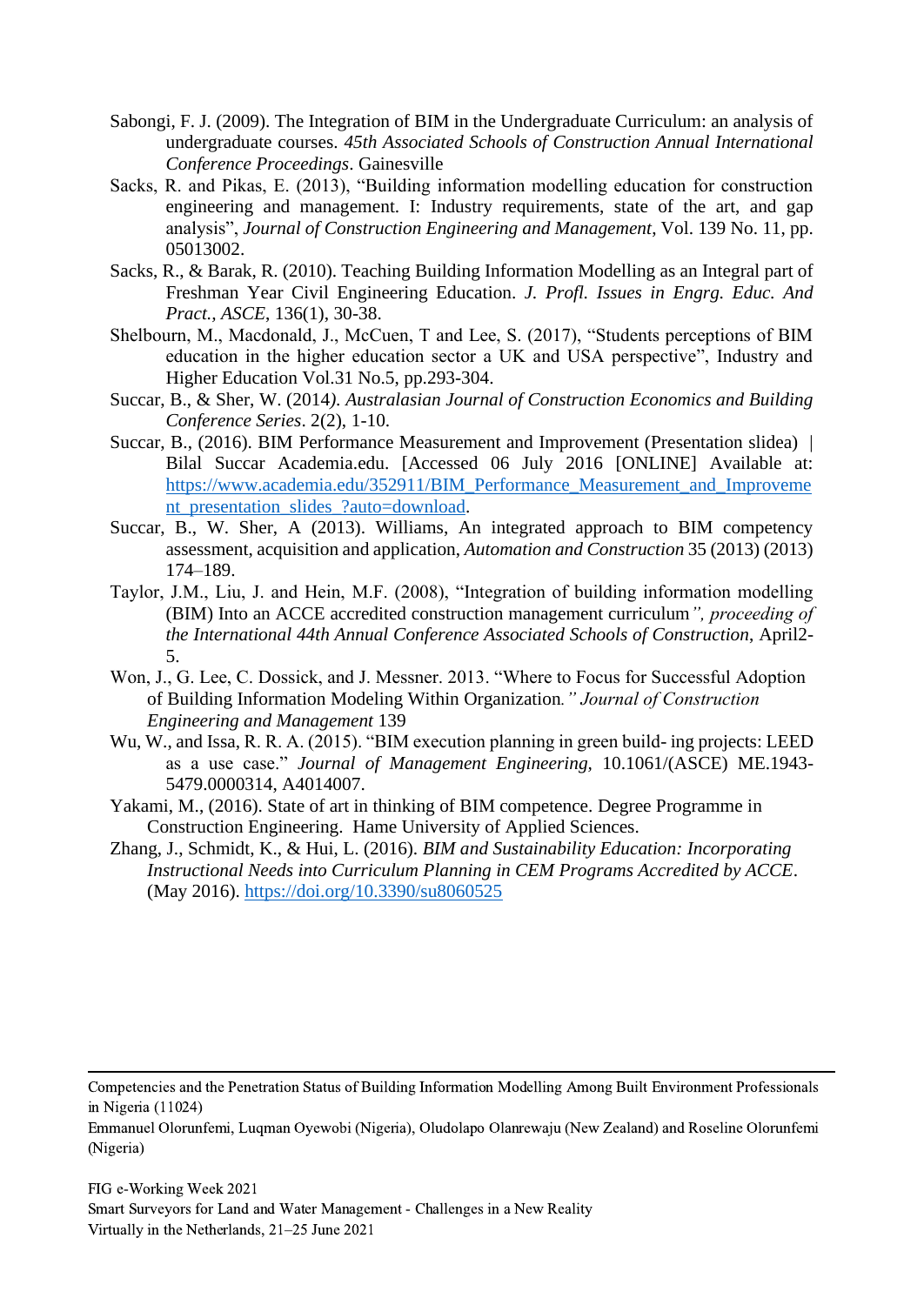#### **BIOGRAPHICAL NOTES**

**Emmanuel Temidayo Olorunfemi** is a highly intelligent, trail blazing and extremely motivated millennial with an undying passion for excellence. He has demonstrated capacity in various aspect of life with construction being one of his strongest niches. Emma Femi as fondly called graduated from the Federal University of Technology Minna in 2019, with a First-class honor in Quantity surveying, coming out as one of the top 1% best students in the university. He has proven himself overtime as a first-class construction analyst who pays keen attention to details and highly adept at construction project management. One of his distinguishing factors is his unbridled enthusiasm to share information and knowledge on his expertise with others, this singular character trait has helped him in the training of a number of Quantity surveyors on the use of many 21st century Quantity surveying softwares. He presently works with Cost Generals Consult as a freelance Quantity surveyor and Ifeanyi Anago & Partners as a Project manager (National Youth Service Corps). He is also the present *Secretary for professional development* of the Nigerian Young Quantity Surveyors Forum (YQSF) FCT chapter, where he is volunteering in capacity building of Young Quantity Surveyors. His Research interest includes but are not limited to Construction Psychology, Construction blockchain financing, Building Information Modelling, Environmental Sustainability, and Affordable housing development.

**Dr. Luqman Oyekunle Oyewobi** is a Senior Lecturer of Quantity Surveying in the School of Environmental Technology at the Federal University of Technology, Minna, Nigeria. Luqman is a Registered Quantity Surveyor with Quantity Surveying Registration Board of Nigeria. Before going to University of Cape Town for his PhD, he received B.Tech Honours Degree in Quantity Surveying with a First Class (Summa Cum Laude) from Federal University of Technology, Minna (2006) and Master Degree from Federal University of Technology, Akure (2010). He has been working as a lecturer in the Department of Quantity Surveying, Federal University of Technology, Minna since 2007. Prior to that, he has had stint as a Practicing Quantity Surveyor with Oyo State Local Government Service Commission. While working as a practitioner in the construction industry, he became worried why some organisations fail while others succeed. This experience informed his decision to examine the causes of performance differentials among large construction organizations in South Africa. Dr. Oyewobi has received numerous awards including Vice-chancellor's award for the best graduating student in School of Environmental Technology, Federal University of Technology, Minna, Niger State 2005/2006 session.

**Oludolapo Ibrahim Olanrewaju** is a young multitalented Quantity surveyor, researcher and programmer. He attended Federal University of Technology, Minna where he studied Bachelor of Technology in Quantity surveying and graduated in 2017. He graduated with a First Class and emerged the best graduating student in department of Quantity surveying for 2017 set. Oludolapo is currently a PhD student at Victoria University of Wellington, New Zealand. He has a strong passion for ICT and he has been involved in series of software projects like DOLLAQUESS (Quantity surveying software he designed), decision support systems,

Emmanuel Olorunfemi, Luqman Oyewobi (Nigeria), Oludolapo Olanrewaju (New Zealand) and Roseline Olorunfemi (Nigeria)

Competencies and the Penetration Status of Building Information Modelling Among Built Environment Professionals in Nigeria (11024)